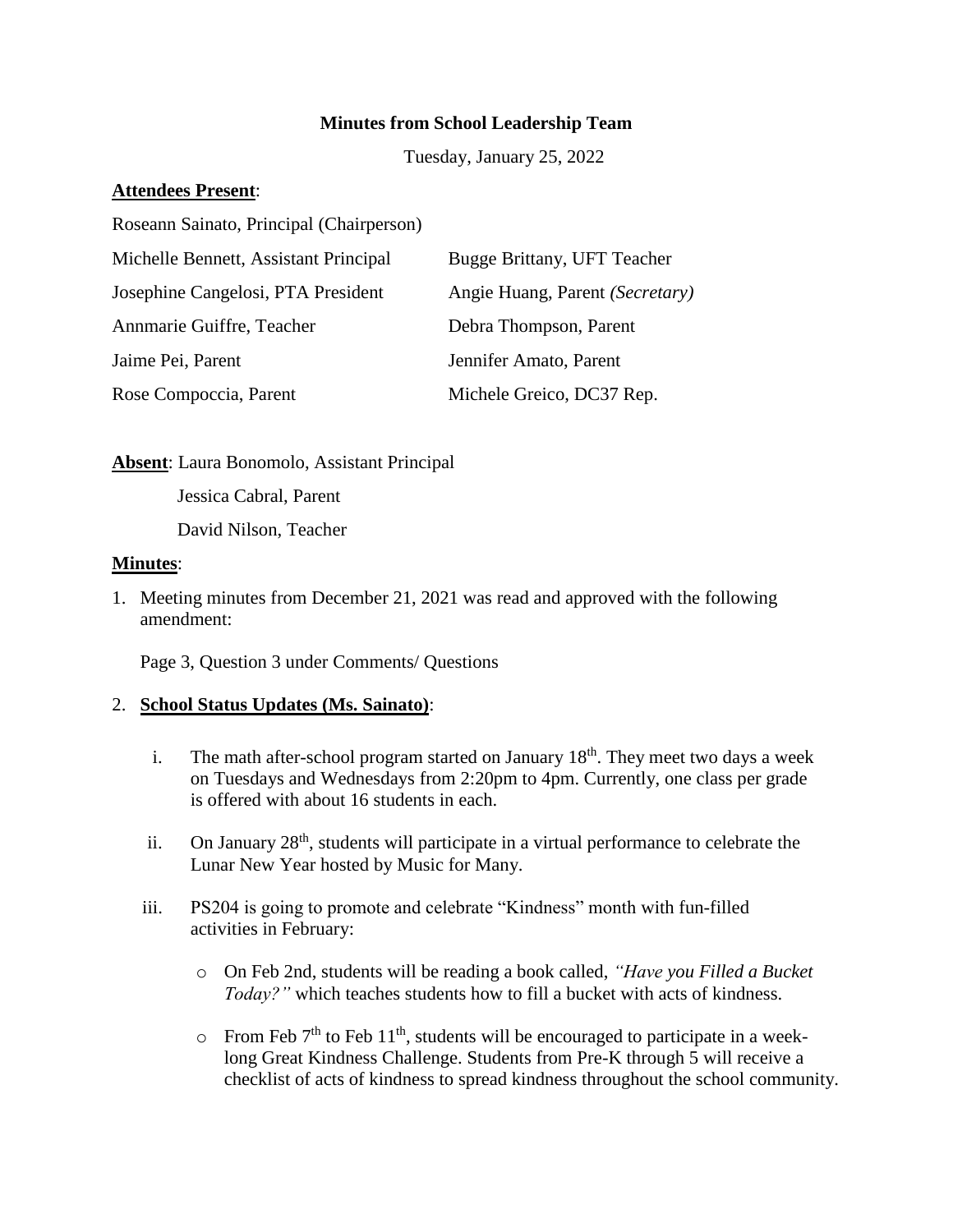Special prizes will be given to the winning class of each grade with the most acts of kindness.

- o From Feb 14 to Feb 18 is Respect for All Week. Families will receive a letter highlighting the new initiatives to promote respect for themselves and others while encouraging diversity and acceptance. The theme days are:
	- **Monday Red/Pink day, celebrating Valentine's Day;**
	- Tuesday Yellow day, celebrating Respect and kindness;
	- Wednesday  $100<sup>th</sup>$  day of school (dress like you are a '100');
	- Thursday Rainbow Day, celebrating diversity;
	- Friday Black day, celebrating anti-bullying.
- iv. The statewide tests for ELA and Math are scheduled to take place from Mar 29<sup>th</sup> to March 30<sup>th</sup> and April 26th to April 27th respectively. The Science state exam (performance-portion) is scheduled on May 24 to May 31. The Science state exam (written-portion) is scheduled on Jun  $6<sup>th</sup>$ .
- v. To prepare for the statewide tests, PS204 has started practice tests for all students. Teachers will administer test practices with students during the week using the New York Coach Practice Tests materials.
- vi. Ms. Michaelidis will be hosting an information session about middle school application for all fifth-grade families on Thursday Jan  $27<sup>th</sup>$  at 7pm via Zoom.
- vii. For students performing below their grade level promotion benchmarks will be identified as Promotion in Doubt (PID). Attendance is not a factor for PID determination. Timeline for PID is as follows:
	- $\circ$  Jan 28<sup>th</sup> deadline for teachers to identify students as PID's and notify the supervisor.
	- $\circ$  Feb 4<sup>th</sup>: deadline for teachers to designate students as PID's in ATS.
	- o Feb 11th: Marking period ends. Deadline for teachers to conduct phone conference with parents about their child's PID status.
	- o Feb 15th: Final deadline for parents to receive written notice of student's PID status.
	- o Mar 2nd: report card distribution.
	- o Mar 3rd: Spring parent-teacher conferences update parents on their child's progress and anticipated promotion decision